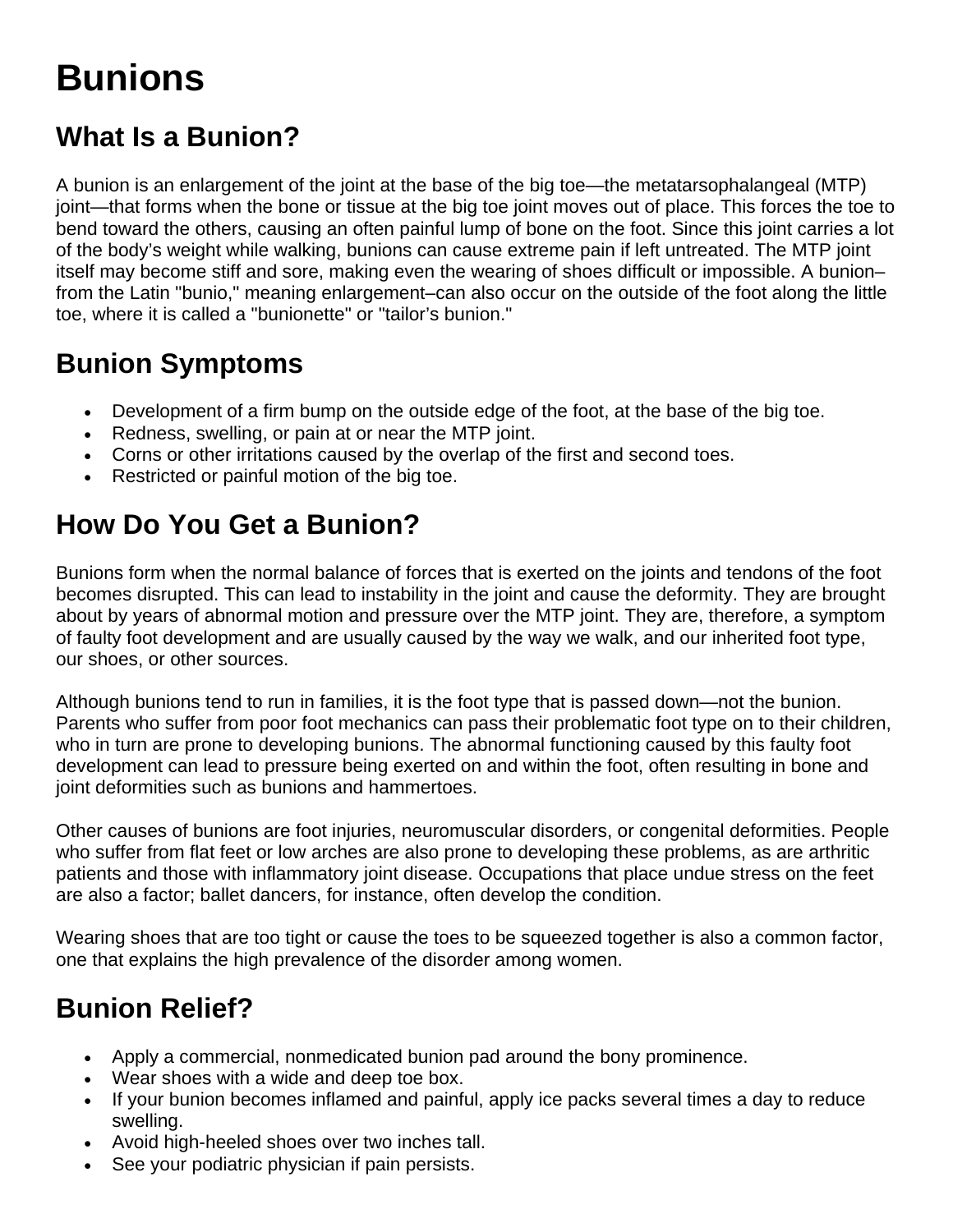### **Conservative Treatment For Bunion Pain**

Treatment options vary with the type and severity of each bunion, although identifying the deformity early in its development is important in avoiding surgery. Podiatric medical attention should be sought at the first indication of pain or discomfort because, left untreated, bunions tend to get larger and more painful, making nonsurgical treatment less of an option.

The primary goal of most early treatment options is to relieve pressure on the bunion and halt the progression of the joint deformity. A podiatric physician may recommend these treatments:

#### *Padding & Taping*

Often the first step in a treatment plan, padding the bunion minimizes pain and allows the patient to continue a normal, active life. Taping helps keep the foot in a normal position, thus reducing stress and pain.

#### *Medication*

Anti-inflammatory drugs and cortisone injections are often prescribed to ease the acute pain and inflammations caused by joint deformities.

#### *Physical Therapy*

Often used to provide relief of the inflammation and from bunion pain. Ultrasound therapy is a popular technique for treating bunions and their associated soft tissue involvement.

#### *Orthotics*

Shoe inserts may be useful in controlling foot function and may reduce symptoms and prevent worsening of the deformity.

### **Surgical Options**

When early treatments fail or the bunion progresses past the threshold for such options, podiatric surgery may become necessary to relieve pressure and repair the toe joint. Several surgical procedures are available to the podiatric physician. The surgery will remove the bony enlargement, restore the normal alignment of the toe joint, and relieve pain.

A simple bunionectomy, in which only the bony prominence is removed, may be used for the less severe deformity. Severe bunions may require a more involved procedure, which includes cutting the bone and realigning the joint.

Recuperation takes time, and swelling and some discomfort are common for several weeks following surgery. Pain, however, is easily managed with medications prescribed by your podiatric physician.

### **Bunion Tips**

- Wear comfortable shoes that conform to the shape of your foot.
- Wear shoes with a wide and deep toe box.
- Always fit the larger foot and have your feet sized each time you purchase shoes.
- Apply a commercial, nonmedicated bunion pad around the bony prominence.
- If your bunion becomes inflamed and painful, apply ice packs several times a day to reduce swelling.
- Avoid high-heeled shoes over two inches tall.